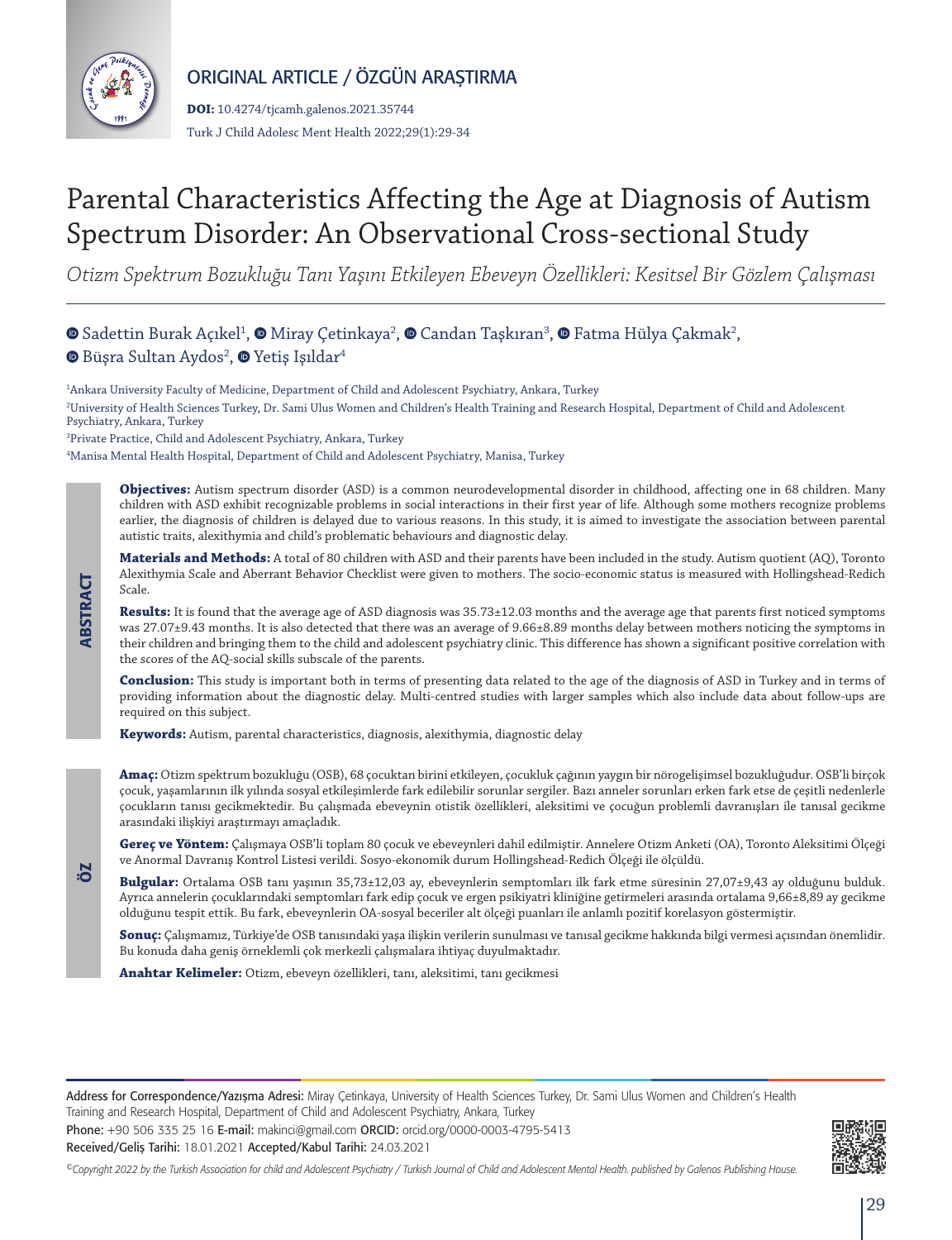## **Introduction**

Autism spectrum disorder (ASD) is a neurodevelopmental disorder which appears in early childhood characterized by impairments in communication and social interaction and the presence of stereotyped or repetitive behaviors. $^{\rm 1}$  Studies have demonstrated that early and intensive intervention programs can improve social, language and cognitive abilities and adaptive behaviour in children with ASD.<sup>2</sup> ASD is a common neurodevelopmental disorder affecting one in 68 children.3 As ASD is a neurodevelopmental disorder, its signs usually develop in the first two years of life.<sup>4</sup>

Although studies support that ASD can be accurately diagnosed as early as 24 months of age, many children with ASD exhibit recognizable problems in social interactions in their first year of life.5 Many children are not diagnosed before the school age despite the signs of the disorder being identified by their parents in the first 2 years of life.6 Moreover, parental concerns at the age of twelve months have been found to be significantly related to independent measures of developmental status and autism symptoms. This has helped predict which infants would later be diagnosed with ASD, whereas concerns at 6 months have not found to be related.<sup>7</sup> According to retrospective studies, although mothers recognize these early problems, the diagnosis of children is delayed due to various reasons, and this delay leads to miss the opportunity of early and intensive intervention.<sup>8</sup>

The factors related to the clinical picture could influence the time of ASD diagnosis. It is suggested that developmental regression, severe social difficulties before the age of 3, and the comorbidity of neurologic or any other psychiatric disorders are related with early diagnosis.<sup>9</sup> These factors could result in earlier consultation to the clinician. In addition to these, gender might also be associated with the time of diagnosis. Some authors stated that girls were diagnosed earlier; $10$  while others stated that boys were diagnosed earlier.<sup>11</sup>

The diagnostic delay of ASD might be due to several factors. Some environmental factors such as socio-economic status of family have been examined related to the issue. Higher levels of income and socio-economic status have been found to be related to the earlier diagnosis and intensive treatment. On the other hand, lower socio-economic status has been found to be related to the diagnostic delay, as foreseen.<sup>8</sup> Even when screening can be made, delays between the first examination or parental concerns and the ASD diagnosis are common. This might arise from stigmatization due to different reasons such as the disability, lack of families' knowledge about the diagnosis and the healthcare system, communicational or authorization difficulties related to health and educational systems, long waiting periods for evaluations and geographic or transportation barriers.<sup>10</sup>

There are two significant parental traits which can interfere with the emotion recognition and the theory of mind: autistic traits and alexithymia. Both of them could influence the social relationship and face recognition.<sup>12</sup> Alexithymia is characterized difficulty in identifying and describing emotions, differentiating between feelings and bodily sensations and restricted imagination. It has been mentioned that the prevalence of alexithymia is between 5 to 13% in general population and 40 to 67% in clinical population.13 Several studies have suggested that alexithymia could be associated with deficits in the ability to recognize and label facial expressions of both positive and negative emotions and this could yield to problems with empathy and the theory of mind.14 Autistic traits and ASD share common genetic and biological origins and both interfere with social communication, theory of mind and emotion recognition.15 Increased alexithymia and autistic traits might interfere with parents' emotion recognition and communication. Therefore, it would be difficult to recognize the child's communication problems and this difficulty could result in delays for seeking medical advice from the child and adolescent psychiatrist. Additionally, the problematic behaviour of the child could influence the age of consulting a doctor. For example, the parents would have applied to the child and adolescent psychiatrist earlier for the children who have more serious problematic behaviours. This hypothesis is the main starting point of our study.

Although there have been several studies investigating the factors associated with the diagnostic delay of ASD, to our best knowledge none of them focused on the factors directly related to the parents themselves. In this study we aimed to examine the delay of ASD diagnosis and related factors associated with parents and the child. We aimed to investigate the association between parental autistic traits, alexithymia and child's problematic behaviours and autism diagnostic delay. We hypothesized that both autistic traits and alexithymia could interfere with the parents' emotion recognition and could be associated with diagnostic delay.

## **Materials and Methods**

### **Sample and Procedure**

This study has been carried out at the outpatient unit of Child and Adolescent Psychiatry Clinic, University of Health Sciences Turkey, Dr. Sami Ulus Maternity and Children's Health and Diseases Training and Research Hospital in Ankara, Turkey. The participants were included in the study between January 1<sup>st</sup> 2019 and July 1<sup>st</sup> 2019. The study started after the approval of the Keçiören Training and Research Hospital Ethical Committee (approval date: 28.11.2018, approval number: 1788). The diagnostic evaluation has been made according to the DSM-5 diagnostic criteria. A total of 80 parents, all mothers, have been included in the study. Having received medication for psychiatric disorders in the last 3 months and other medical conditions have been considered as exclusion criteria because of confounding effects on evaluation and questionnaire scores. Informed consent was obtained from all the participants.

Demographic characteristics have been recorded on the sociodemographic data form (such as child's age, special education status, family characteristics). Socio-demographic data form has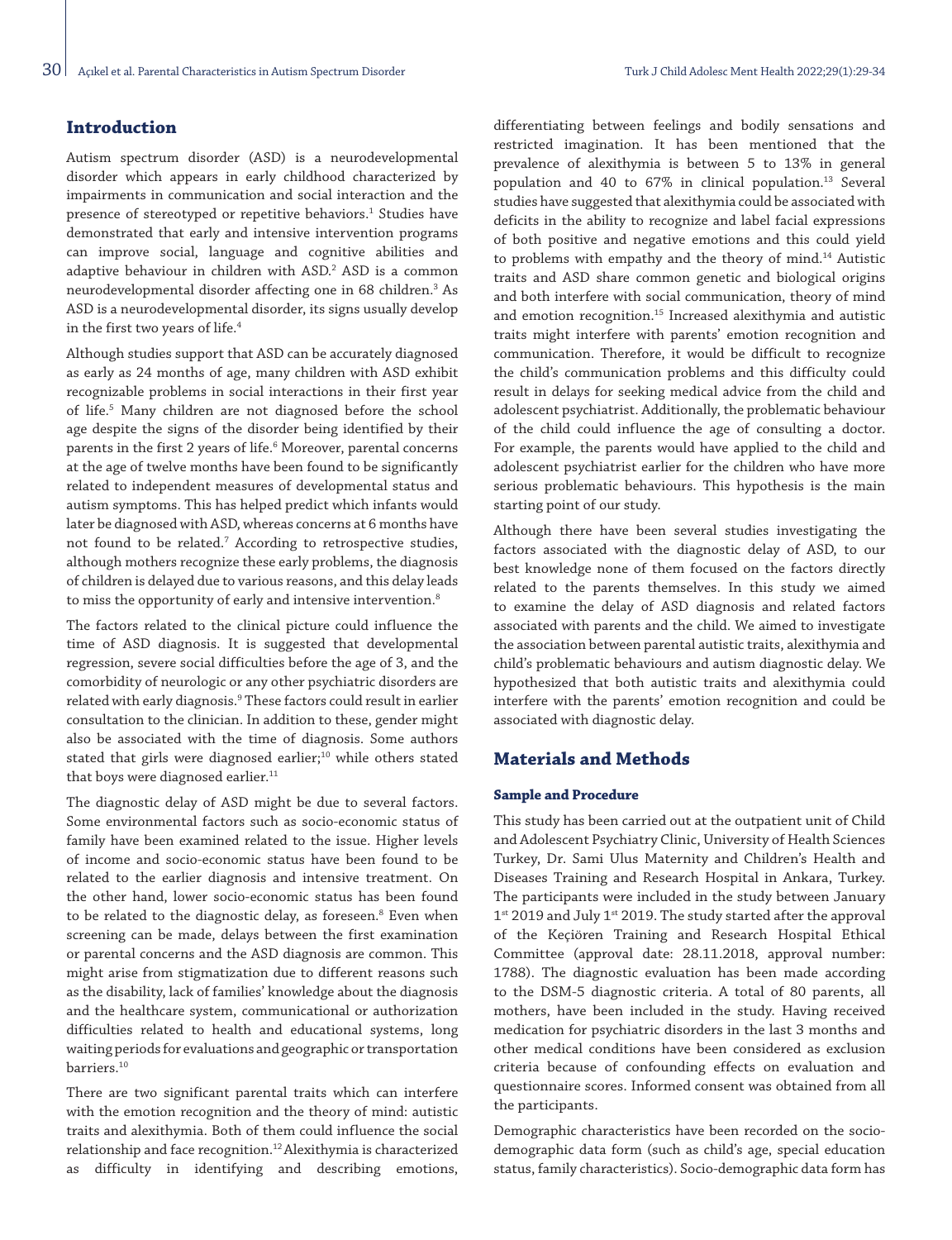also been used to determine the age at the diagnosis and the age when mothers notice the abnormalities about communication, language, or any other area with their children. The socioeconomic status has been measured with Hollingshead-Redich scale.

#### **Measures**

**Autism Quotient (AQ):** AQ is used to measure the autistic traits. It is a questionnaire published by Baron-Cohen and contains 50 questions comprising 5 subscales of 10 questions each. Each subscale assesses a different set of skills selected from areas of social and cognitive abnormalities (such as social skills, attention to detail, attention switching, communication, and imagination) in ASD. Possible total scores range from 0 to 50. The questionnaire uses a Likert scale, ranging from ''Definitely Agree'' to ''Definitely Disagree'' to measure total AQ scores. The results slightly or strongly associated with ASD score one point, and other answers score zero, so higher scores denote higher levels of autistic characteristics.<sup>16</sup> The reliability and validity of the AQ in Turkish was made by Kose et al.<sup>17</sup>. In the validity and reliability study of the Turkish version, the mean score of AQ has been found as 17.23 [standard deviation (SD): 4.7] among females and 18.76 (SD: 5.38) among males.

**Toronto Alexithymia Scale (TAS):** TAS is used to measure alexithymia traits. It's a 20-item self-report scale, which is one of the most used scales measuring alexithymia. Alexithymia refers to people who have troubles in identifying and describing emotions and who tend to minimize emotional experiences and focus attention externally. TAS-20 has 3 subscales: Difficulty describing feelings, difficulty identifying feelings and externally oriented thinking. The total alexithymia score is the sum of the responses to all 20 items. The reliability and validity of TAS in Turkish was made by Güleç et al.<sup>18</sup>

**Aberrant Behaviour Checklist (ABC):** ABC is a scale designed by Aman et al.<sup>19</sup> 1986 to measure psychiatric symptoms and behavioural disturbance. ABC has 5 domains: Irritability, agitation & crying; lethargy/social withdrawal; stereotypic behaviour; hyperactivity/non-compliance; and inappropriate speech. The reliability and validity of the ABC in Turkish was made by Sucuoğlu.<sup>20</sup>

#### **Statistical Analysis**

Statistical analyses were conducted with SPSS version 22.0 (IBM Inc., Armonk, NY). Descriptive analyses have been used for frequencies of tested variables. Independent sample t-test has been used to evaluate the differences on scores between different groups. Correlation analysis has been used to examine the relations between variables. In all analyses p<0.05 (twotailed) has been determined for statistical significance.

## **Results**

The study sample consisted of 80 children and their mothers. Thirteen of the patients were girls (16.3%) and 67 of them were boys (83.7%). The average age was 44.72±19.23 months. Forty-nine of the participants were newly diagnosed, 31 of them were attending follow-up. Among follow-up patients the average special education duration was 18.8±17.41 months. While 74 of participants lived in a nuclear family, six of them lived in extended ones. After the clinical examination, intellectual disability was detected in 10 of the patients (12.5%), and 70 patients were found to have normal development (87.5%). The demographic variables are presented in Table 1, 2.

The average age of ASD diagnosis was 35.73±12.03 months and the average age of mothers noticing the abnormalities about communication, language, or any other area with their children was 27.07±9.43 months. There was a gap of 9.66±8.89 months between the time of mothers' concerns about their children and the diagnosis. The average age of ASD diagnosis and related data is presented in Table 3. This delay was found to be positively correlated with mothers' AQ social skills (r=0.227, p<0.05) subscale in Pearson correlation analysis. There was no significant correlation between AQ total and other subscale scores, TAS total and subscale scores and the socio-economic status (Table 4).

The average age of ASD diagnosis was 29.92±6.17 months among girls and 36.86±12.59 months among boys. There was a significant difference between groups in terms of the average age of ASD diagnosis (t=-3.017, p<0.05), whereas there was no significant difference in terms of the average age of mothers noticing the abnormalities about communication, language, or any other area with their children.

|                          | Mean  | SD.   | Min      | Max |  |
|--------------------------|-------|-------|----------|-----|--|
| Age (month)              | 44.72 | 19.23 | 20       | 102 |  |
| Age of ASD diagnosis     | 35.73 | 12.03 | 18       | 70  |  |
| Age of noticing symptoms | 26.07 | 9.43  | 9        | 54  |  |
| <b>Diagnostic delay</b>  | 9.66  | 8.89  | $\Omega$ | 38  |  |
|                          |       |       |          |     |  |

SD: Standard deviation, ASD: Autism spectrum disorder

| Table 2. Gender distribution                            |   |                 |   |      |
|---------------------------------------------------------|---|-----------------|---|------|
|                                                         | n | $\%$            | n | $\%$ |
| Gender (female/male)                                    |   | 13 16.3 67 83.7 |   |      |
| <b>Patient admission</b><br>(newly diagnosed/follow-up) |   | 49 61.3 31 38.8 |   |      |

|                                | Table 3. Comparison of age of diagnosis between genders |           |       |           |                   |           |
|--------------------------------|---------------------------------------------------------|-----------|-------|-----------|-------------------|-----------|
|                                | Female                                                  |           | Male  |           | <b>Statistics</b> |           |
|                                | <b>Mean</b>                                             | <b>SD</b> | Mean  | <b>SD</b> | t                 | p         |
| Age of ASD<br>diagnosis        | 29.92                                                   | 6.17      | 36.86 | 12.59     | $-3.017$          | $0.005**$ |
| Age of<br>noticing<br>symptoms | 22.92                                                   | 5.02      | 26.68 | 9.98      | $-2.032$          | 0.05      |
| <b>Diagnostic</b><br>delay     | 7                                                       | 6.94      | 10.17 | 9.18      | $-1.427$          | 0.168     |

\*p<0.05, \*\*p<0.01, SD: Standard deviation, ASD: Autism spectrum disorder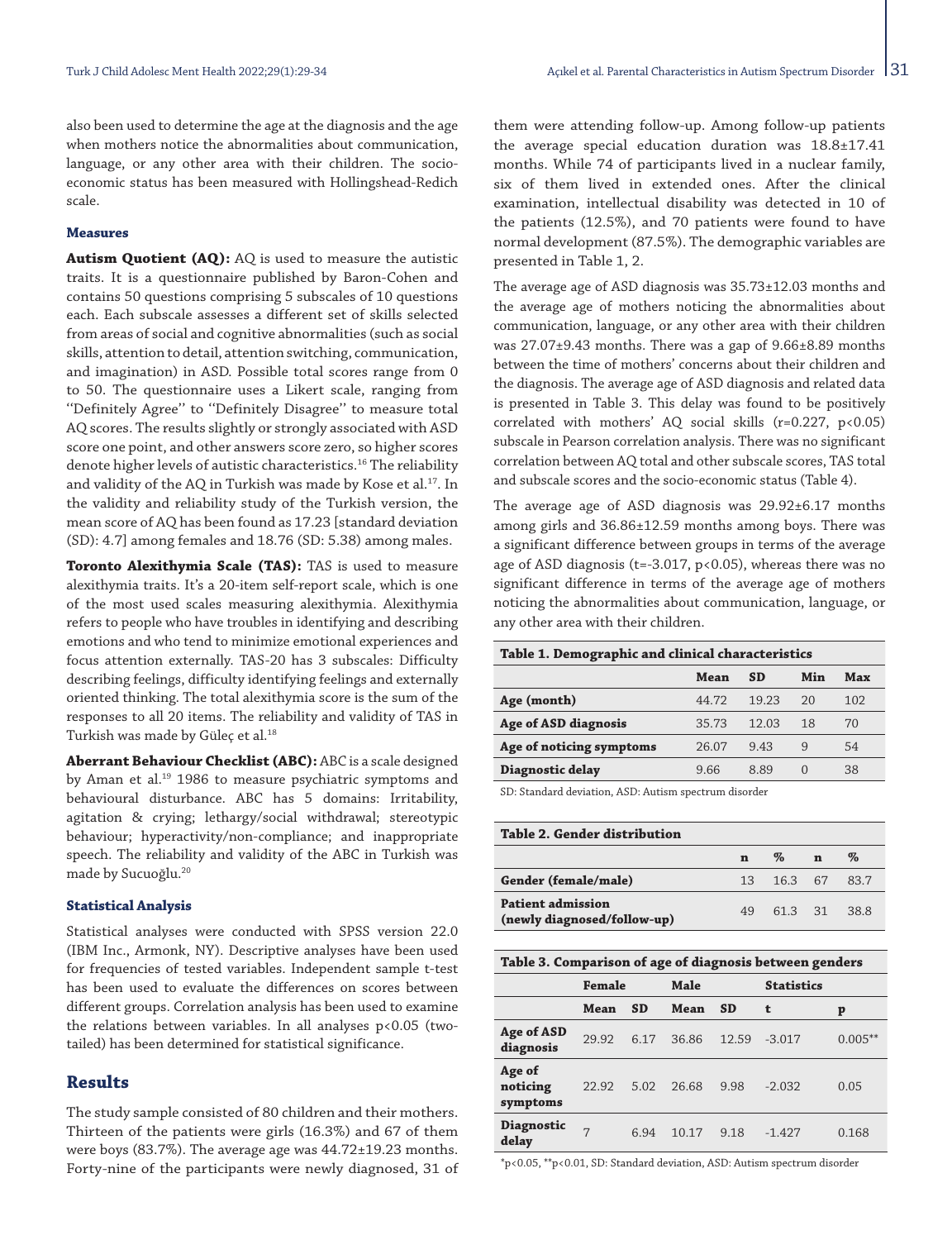When the newly diagnosed patients and those attending follow-up were compared, it was found that the average age of diagnosis of the newly diagnosed patients (33.55±9.21 months) was significantly lower than the follow-up patients  $(39.19 \pm 15.02 \text{ months})$  (t=-2.085, p<0.05). The average diagnostic delay was 7.69±6.79 months in newly diagnosed patients and 12.77±10.86 months in follow-up ones. There was a significant difference between groups in terms of diagnostic delay ( $t=-2.576$ ,  $p<0.05$ ). There was no significant difference between these two groups in terms of age at which mothers noticed the symptoms. In other words, although there was no difference between the timing of the mothers of the newly diagnosed and patients who are being followed up, it can be said that the newly diagnosed group applied to the physician earlier. The related data is presented in Table 5.

## **Discussion**

In this study, children diagnosed with autism spectrum and their families were evaluated. An average of 9.66 months delay was detected between mothers noticing the symptoms in their children and bringing them to the child and adolescent psychiatry clinic. The difference between the time of mothers' noticing the symptoms and the time of applying to the child and adolescent psychiatry clinic showed a significant positive correlation with the scores of the AQ-social skills subscale of the mothers. In other words, as the social skills problems of the parents increase, they tend to consult to the physician later. At the same time, age of diagnosis of girls was significantly lower and the age of diagnosis of patients attending follow-up visits were significantly higher. To our best knowledge, our study is the first study investigating the age at diagnosis of ASD and related parental factors in our country.

In a review published on ASD diagnosis age and related factors, the average age at diagnosis was reported to be 32-89 months. This age increases for Asperger Syndrome and is stated as 45-134 months on average.<sup>9</sup> In the review, severity of ASD symptoms, developmental regression, significant social communication, and interaction problems before the age of 3, and the appearance of symptoms after normal development in the first years of life were associated with early diagnosis. Hearing loss and accompanying neurological diseases were also associated with earlier diagnosis.9 Similar to this review, the average age at diagnosis was 35 months in our study. Therefore, it can be concluded that the age of diagnosis of autism in our country is similar to other countries.

Some studies in the literature found the age of ASD diagnosis was not related with gender while others reported earlier diagnoses in boys or girls.<sup>10,21,22</sup> It can be thought that different data obtained on this subject

**Table 4. Correlations between diagnostic delay and parental characteristics**   $TA =$ 

| vernie a. Contentrions netween musture neral and batemen cuaracteristics                                                                                                                                                       |                     |                         |                                        |                                           |                        |                       |              |                                              |                                              |                                            |                      |                             |
|--------------------------------------------------------------------------------------------------------------------------------------------------------------------------------------------------------------------------------|---------------------|-------------------------|----------------------------------------|-------------------------------------------|------------------------|-----------------------|--------------|----------------------------------------------|----------------------------------------------|--------------------------------------------|----------------------|-----------------------------|
|                                                                                                                                                                                                                                | Diagnostic<br>delay | social<br>skills<br>40- | attention<br>to detail<br>$\mathbf{Q}$ | attention<br>switching<br>$\overline{AQ}$ | communication<br>$AC-$ | imagination<br>$AC -$ | total<br>AQ- | describing<br>Difficulty<br>feelings<br>TAS- | identifying<br>difficulty<br>feeling<br>TAS- | externally<br>thinking<br>oriented<br>TAS- | total<br>TAS-        | ABC-<br>total<br><b>SES</b> |
| Diagnostic delay                                                                                                                                                                                                               |                     |                         |                                        |                                           |                        |                       |              |                                              |                                              |                                            |                      |                             |
| AQ-social skills                                                                                                                                                                                                               | $0.227*$            |                         |                                        |                                           |                        |                       |              |                                              |                                              |                                            |                      |                             |
| AQ-attention to detail                                                                                                                                                                                                         | $-0.207$            | $-0.205$                |                                        |                                           |                        |                       |              |                                              |                                              |                                            |                      |                             |
| AQ-attention<br>switching                                                                                                                                                                                                      | 0.058               | $0.267*$                | 0.047                                  |                                           |                        |                       |              |                                              |                                              |                                            |                      |                             |
| AQ-communication                                                                                                                                                                                                               | 0.182               | $0.289**$               | $-0.015$                               | 0.199                                     |                        |                       |              |                                              |                                              |                                            |                      |                             |
| AQ-imagination                                                                                                                                                                                                                 | 0.192               | $0.302**$               | $0.278*$                               | 0.162                                     | $0.278*$               |                       |              |                                              |                                              |                                            |                      |                             |
| AQ-total                                                                                                                                                                                                                       | 0.116               | $0.654***$              | $0.223*$                               | .593**<br>$\circ$                         | $0.641**$              | $0.602***$            |              |                                              |                                              |                                            |                      |                             |
| describing feelings<br>TAS-difficulty                                                                                                                                                                                          | 0.003               | $0.220*$                | $-0.074$                               | $.263*$<br>0                              | $0.297***$             | 0.186                 | $0.338***$   |                                              |                                              |                                            |                      |                             |
| identifying feeling<br>TAS-difficulty                                                                                                                                                                                          | $-0.015$            | 0.075                   | $0.242*$                               | $.226*$<br>0                              | 0.200                  | $0.260*$              | $0.336***$   | $0.620**$                                    |                                              |                                            |                      |                             |
| oriented thinking<br>TAS-externally                                                                                                                                                                                            | $-0.002$            | 0.136                   | $-0.161$                               | 0.018                                     | 0.011                  | 0.009                 | 0.013        | $-0.229$                                     | $-0.181$                                     |                                            |                      |                             |
| TAS-total                                                                                                                                                                                                                      | $-0.010$            | 0.205                   | 0.061                                  | $0.271*$                                  | $0.264*$               | 0.256                 | $0.389**$    | $0.726***$                                   | $0.855***$                                   | $0.251*$                                   |                      |                             |
| <b>SES</b>                                                                                                                                                                                                                     | 0.036               | $0.257*$                | 0.002                                  | 0.189                                     | 0.190                  | 0.190                 | $0.332***$   | 0.197                                        | $0221*$                                      | 0.198                                      | $0.324$ "            |                             |
| ABC-total                                                                                                                                                                                                                      | 0.132               | 0.191                   | $-0.086$                               | 0.191                                     | 0.148                  | 0.190                 | $0.227*$     | $0.252*$                                     | $0.236*$                                     | 0.021                                      | $0.275$ <sup>*</sup> | 0.204                       |
| *.Correlation is significant at the 0.05 level (2-tailed), **. Correlation is significant at the 0.01 level (2-tailed), AQ; Autism quotient, TAS: Toronto Alexithymia scale, SES: Socio-economic status, ABC: Aberrant behavio |                     |                         |                                        |                                           |                        |                       |              |                                              |                                              |                                            |                      |                             |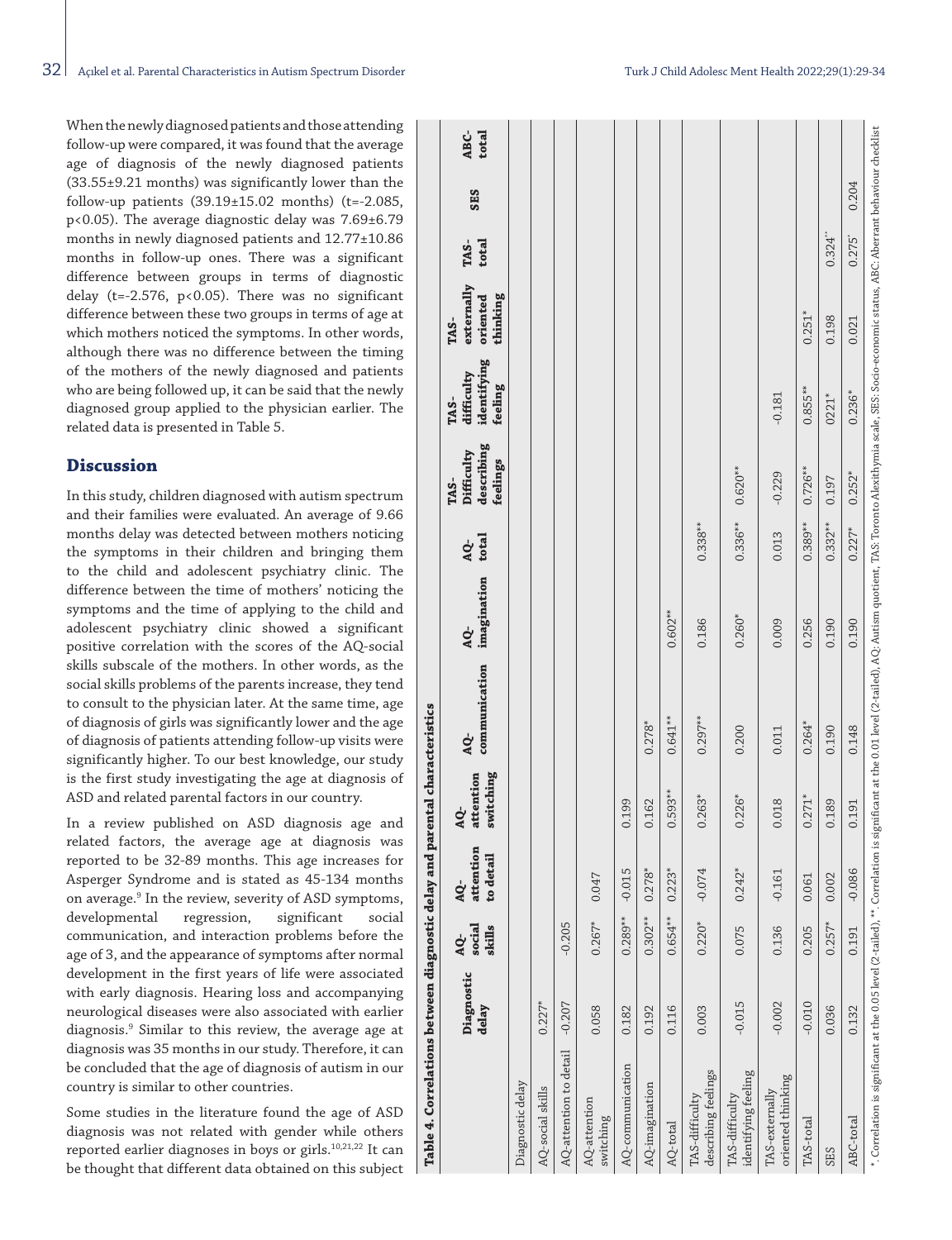| Table 5. Comparison of age of diagnosis between newly diagnosed and follow-up patients |           |                        |           |                   |          |  |  |  |
|----------------------------------------------------------------------------------------|-----------|------------------------|-----------|-------------------|----------|--|--|--|
|                                                                                        |           | Follow-up              |           | <b>Statistics</b> |          |  |  |  |
| Mean                                                                                   | <b>SD</b> | Mean                   | <b>SD</b> |                   |          |  |  |  |
| 33.55                                                                                  | 9.21      | 39.19                  | 15.02     | $-2.085$          | $0.04*$  |  |  |  |
| 25.85                                                                                  | 8.85      | 26.41                  | 10.43     | $-0.258$          | 0.797    |  |  |  |
| 7.69                                                                                   | 6.79      | 12.77                  | 10.86     | $-2.576$          | $0.012*$ |  |  |  |
|                                                                                        |           | <b>Newly diagnosed</b> |           |                   |          |  |  |  |

**Table 5. Comparison of age of diagnosis between newly diagnosed and follow-up patients**

\*p<0.05, \*\*p<0.01, SD: Standard deviation, ASD: Autism spectrum disorder

are related to issues such as socio-cultural differences and access to health services. In our study, girls were found to be diagnosed significantly earlier. This situation can be thought to be related to the social perception that boys' speech starts late and it might be "normal" in our country. A speech and communication problem noticed in girls might have prompted the parents to consult a child and adolescent psychiatrist earlier. In addition, it is possible that maturational language delay is more common in boys, which might affect the delay in diagnosis. $^{23}$ 

There are also different results in studies investigating the relationship between autism diagnosis age and socio-economic status. Some studies reported that higher socio-economic levels were associated with earlier diagnosis while others reported no relationship between those two variables.<sup>24,25</sup> In our study, no effects of lower and higher socio-economic status could be found for age at ASD diagnosis, age at which the symptoms were noticed, and diagnostic delay. This might be related to the small size of our sample or the homogeneous and relatively lower socio-economic levels of inhabitants living in the catchment area of our hospital.

## **Study Limitations**

There are some limitations in our study. First of all, it is a cross-sectional study and the results may not reflect causal relationships. We have not conducted an inclusion chart which describes the total number of patients who applied our clinic during the study and how many parents did not accept to participate in the study. Secondly, some of the data has been created with the information received only from the parents, which might have caused recall bias. Thirdly, because the data have been collected from a single centre, our results may not be valid for other centers and the general community.

Our study investigates the association between maternal characteristics and the diagnostic delay in ASD and presents data about the diagnostic age and the diagnostic delay in ASD in Turkey. We think that this is an important data for ASD in our country. Additionally, we have evaluated different maternal characteristics such as autistic traits and alexithymia. These are the strengths of our study.

## **Conclusion**

As a result, this study is important both in terms of presenting data related to the age of the diagnosis of ASD in Turkey and in terms of providing information about the diagnostic delay. In addition, these data have shed light to a different perspective in terms of examining parent-related factors. Multi-center studies with larger samples which also include data about follow-ups are required on this subject.

## **Ethics**

**Ethics Committee Approval:** The study started after the approval of the Keçiören Training and Research Hospital Ethical Committee (approval date: 28.11.2018, approval number: 1788).

**Informed Consent:** Informed consent was obtained from all the participants.

**Peer-review:** Externally peer-reviewed.

### **Authorship Contributions**

Surgical and Medical Practices: S.B.A., M.Ç., C.T., F.H.Ç., B.S.A., Y.I., Concept: S.B.A., M.Ç., C.T., F.H.Ç., B.S.A., Y.I., Design: S.B.A., M.Ç., Data Collection or Processing: S.B.A., M.Ç., C.T., F.H.Ç., B.S.A., Y.I., Analysis or Interpretation: S.B.A., M.Ç., F.H.Ç., Y.I., Literature Search: S.B.A., B.S.A., Y.I., Writing: S.B.A., M.Ç., F.H.Ç.

**Conflict of Interest:** No conflict of interest was declared by the authors.

**Financial Disclosure:** The authors declared that this study received no financial support.

#### **References**

- 1. American Psychiatric Association. Diagnostic and Statistical Manual of Mental Disorders. American Psychiatric Association; 2013. doi:10.1176/appi.books.9780890425596
- 2. Magiati I, Tay XW, Howlin P. Cognitive, language, social and behavioural outcomes in adults with autism spectrum disorders: a systematic review of longitudinal follow-up studies in adulthood. Clin Psychol Rev. 2014;34:73-86.
- 3. Baio J, Wiggins L, Christensen DL, Maenner MJ, Daniels J, Warren Z, Kurzius-Spencer M, Zahorodny W, Robinson Rosenberg C, White T, Durkin MS, Imm P, Nikolaou L, Yeargin-Allsopp M, Lee LC, Harrington R, Lopez M, Fitzgerald RT, Hewitt A, Pettygrove S, Constantino JN, Vehorn A, Shenouda J, Hall-Lande J, Van Naarden Braun K, Dowling NF. Prevalence of Autism Spectrum Disorder Among Children Aged 8 Years - Autism and Developmental Disabilities Monitoring Network, 11 Sites, United States, 2014. MMWR Surveill Summ. 2018;67:1-23.
- 4. Ozonoff S, Heung K, Byrd R, Hansen R, Hertz-Picciotto I. The onset of autism: patterns of symptom emergence in the first years of life. Autism Res. 2008;1:320-328.
- 5. Charman T, Baird G. Practitioner review: Diagnosis of autism spectrum disorder in 2- and 3-year-old children. J Child Psychol Psychiatry. 2002;43:289-305.